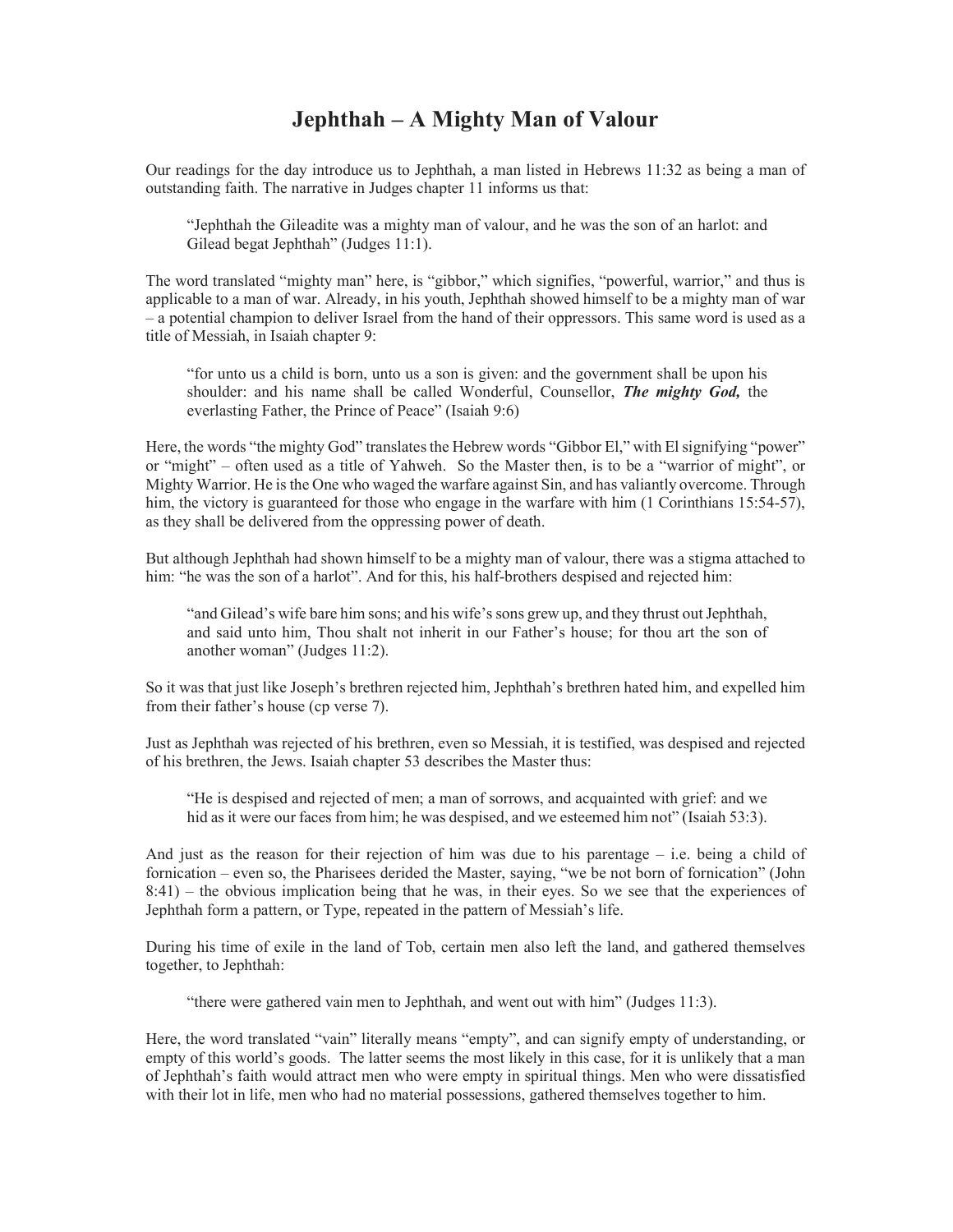In this, we have mirrored the experiences of David, who was also rejected of his people for a time. During the period when he lived as an exile in the cave of Adullam, four hundred man of Israel went down to him:

"and every one that was in distress, and every one that was in debt, and every one that was discontented, gathered themselves unto him: and he became a captain over them: and there were with him about four hundred men" (1 Samuel 22:2).

So it is with Messiah. During the time in which he is despised and rejected by his brethren – the Israelitish race – the men who gather themselves to him, are generally not the rich and the mighty of this world, but those who are poor in spirit, who are dissatisfied with their lot in life (1 Cor 1:27-28). Those who seek for better things, and who trust that he will be able to grant them to him. Those who recognise him to be their Deliverer. We gather ourselves to Messiah, going out to him "without the camp, bearing his reproach" (Hebrews 13:13), just as the empty men gathered themselves together to Jephthah, bearing his reproach in exile.

But the people of Israel were under threat by the Ammonites. The children of Ammon waged war against Israel, "so that Israel was sore distressed" (Judges 10:9):

"And the children of Israel cried unto Yahweh, saying, We have sinned against thee, both because we have forsaken our Elohim, and also served Baalim" (Judges 10:10).

Here, Israel were brought to repent of their sins, by an invading power. Even so, in the not too distant future, the Jewish race which continues to reject their Messiah, shall be brought to repentance by the invading Gogian confederacy of nations as described in Ezekiel 38. Isaiah 63:15-64:12 describes the prayer that Israel shall utter at that time, as they cry out for deliverance. And Yahweh will be very gracious to them at the voice of their cry; when he shall hear it, he will answer them (Is 30:19). He will send them a deliverer, even the One who they rejected so long ago, the Master, Jesus the Christ, as it is written:

"the Redeemer shall come to Zion, and unto them that turn from transgression in Jacob, saith Yahweh" (Isaiah 59:20; see Romans 11:26).

He shall deliver Jacob out of his time of trouble, redeeming him from the hand of them that are stronger than they. As the great Deliverer, he shall "go forth, and fight against those nations, as when he fought in the day of battle" (Zechariah 14:3). Notice these words; Yahweh will go forth and fight, as he did in Ancient times. In the day of battle of old, he fought by raising up a deliver for his people, that they might be redeemed from the hand of their enemies and be brought back to Him. Even so it will be in the future.

Just as Israel shall turn to the Master (2 Corinthians 3:16) for deliverance, even so, the elders of Gilead turned to Jephthah, and the band of men who had joined him, to deliver them from the hands of the Ammonites:

"and it was so, that when the children of Ammon made war against Israel, the elders of Gilead went to fetch Jephthah out of the land of Tob: And they said unto Jephthah, Come and be our captain, that we may fight with the children of Ammon" (Judges 11:5-6).

Notice here, the proposal is that Jephthah would become their captain. Indeed, verse 11 describes how "the people made him head and captain over them". It is not without coincidence that Messiah is also described as a head and captain – he is the Head of the Body, the Ecclesia (Colossians 1:18), and he is the Captain of our Salvation (Hebrews 2:10). We have accepted him as our Head and Captain, for he is able to deliver us from the greatest enemy of all – death.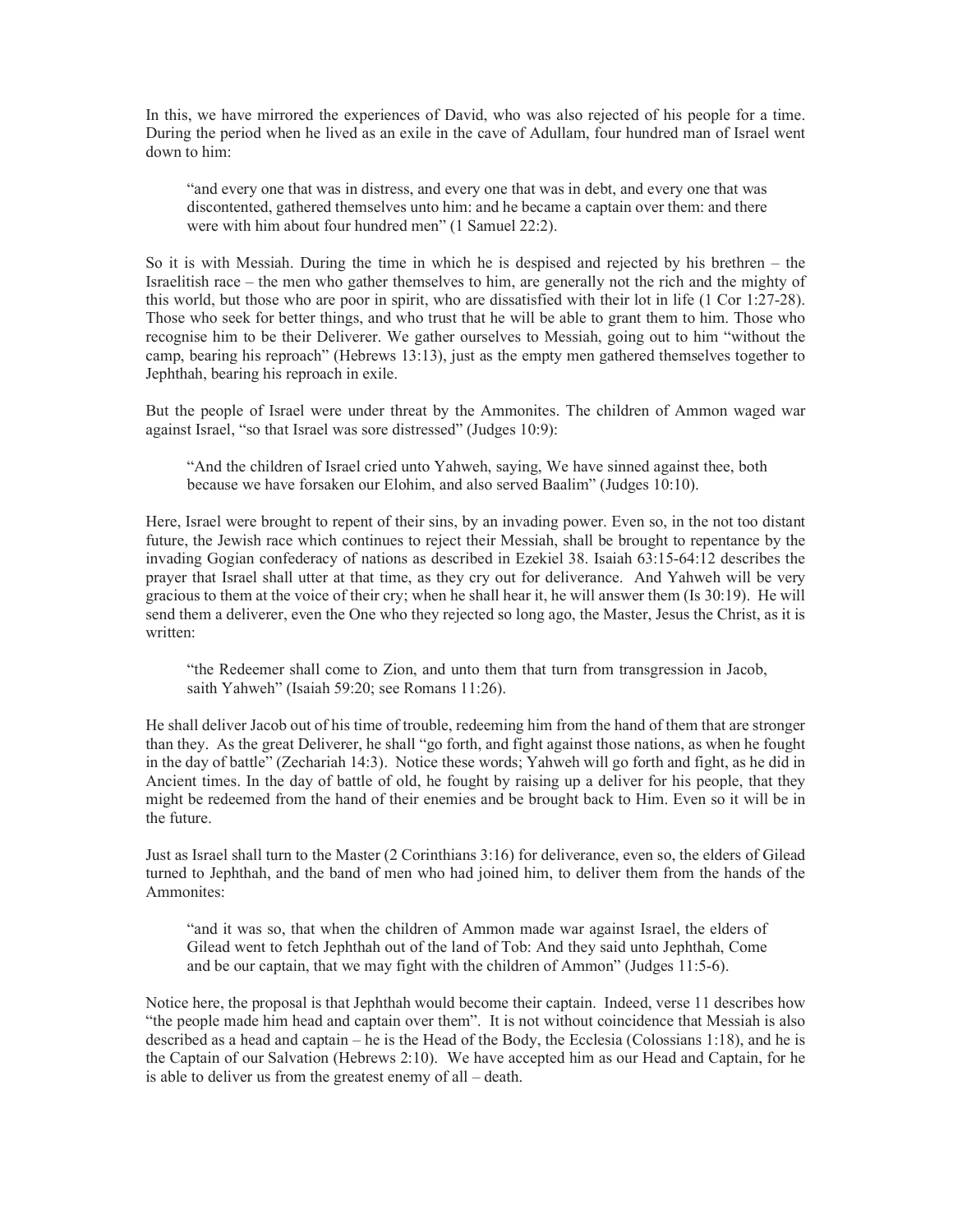## JEPHTHAH'S DAUGHTER

The subject of what happened to Jephthah's daughter has been a source of debate amongst Bible Students for many years. There are those who say that it was necessary for him to literally offer her as a burnt offering to Yahweh, because that is what he had vowed to do. And there are others who contend that she was allowed to live, and serve Yahweh in the tabernacle arrangement of things. Whilst we don't claim to have all the answers, or be able to solve all of the problems involved, the present writer believes that upon a principle of morality, Jephthah did not literally offer his daughter as a burnt offering to Yahweh.

Those who advocate that he did kill his daughter point to the following passages regarding vows:

"… this is the thing which Yahweh hath commanded. If a man vow a vow unto Yahweh, or sware an oath to bind his soul with a bond, he shall not break his word: he shall do according to all that proceedeth out of his mouth …" (Num. 30:2).

"When thou shalt vow a vow unto Yahweh thy God, thou shalt not be slack to pay it: for Yahweh thy God will surely require it of thee: and it would be sin in thee" (Deut. 23:21).

"When thou vowest a vow unto God, defer not to pay it; for he has no pleasure in fools: pay that which thou hast vowed. Better is it that thou shouldest not vow, than that thou shouldest vow and not pay ..." (Eccl. 5:4-5).

The point being argued, is that once a vow had been made, it cannot be broken. Yahweh will surely require that the vow be kept.

However, as with most matters of Scripture, context is key. The vows referred to involve pledging some item or service to Yahweh—but what about if the vow was to commit a particular sin? Does a sin become the right thing to do, because the individual concerned has vowed to do it?

The Scriptures are very clear that to offer up children as burnt offerings was a practice of the heathen, and the people of God were strictly forbidden to engage in this practice:

"When Yahweh thy God shall cut off the nations from before thee, whither thou goest to possess them, and dwellest in their land; take heed to thyself that thou be not snared by following them, after that they be destroyed from before thee; and that thou enquire not after their gods, saying, How did these nations serve their gods? Even so will I do likewise. Thou shalt not do so unto Yahweh thy God: for every abomination to Yahweh, which he hateth, have they done unto their gods; for even their sons and their daughters they have burnt in the fire to their gods" (Deut. 12:29-31).

To offer one's daughter up as a burnt offering then, is something that is an "abomination" to Yahweh, which he "hateth". Does that abominable thing which He Hates become the right thing to do, if a person has vowed to do it? To ask the question is to supply the answer: the logic is surely skewed!

Again, the prophet Jeremiah speaks of this evil practice:

"… they have built also the high places of Baal, to burn their sons with fire for burnt offerings unto Baal which I commanded not, nor spake it, neither came it into my mind" (Jer. 19:5)

Again, the question to be asked is this: Is a vow to commit a heinous sin enforceable? Does that sin become the right thing to do if it has been vowed? The sin would have been to make the vow in the first place: to compound that sin by doing what Yahweh "hateth" in order to fulfil that vow only makes it worse.